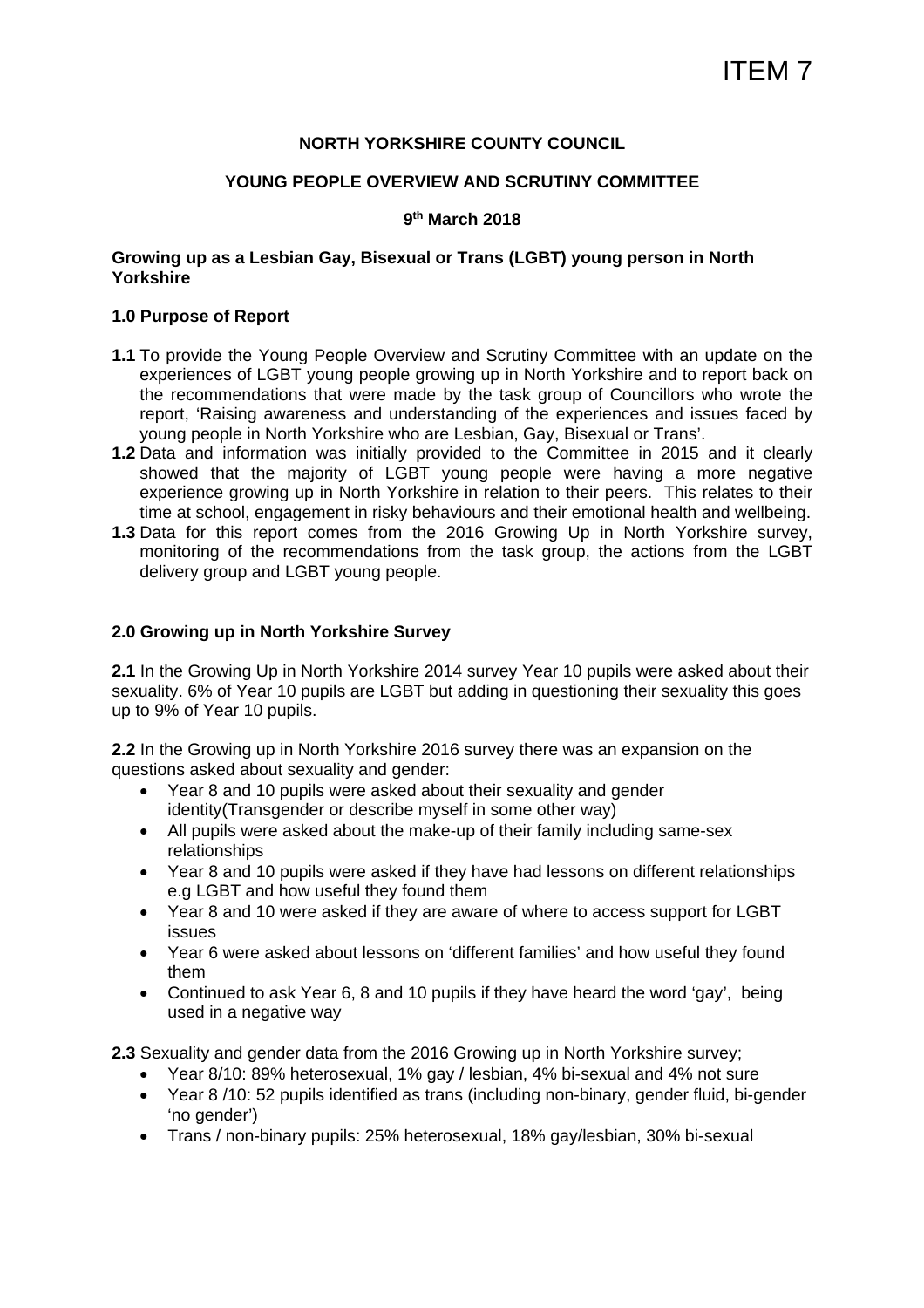**2.4** Year 6, 8 and 10 pupils were asked for the first time in the Growing Up in North Yorkshire survey 2014 if they had heard the word ' gay' being used in a negative way in the last month. Using gay in this detrimental way has a very negative impact on the LGBT community. The same question was asked again in the 2016 survey which shows a decrease for all groups apart from LGB boys and in 2016 we were able to see the responses from the trans community. The results from both surveys are shown:

|                                  |      | Been called 'gay' in the last month in a negative way |      |      |  |
|----------------------------------|------|-------------------------------------------------------|------|------|--|
|                                  |      | Boy                                                   | Girl |      |  |
|                                  | 2016 | 2014                                                  | 2016 | 2014 |  |
| North Yorkshire Year 6 pupils    | 17%  | 38%                                                   | 5%   | 17%  |  |
| North Yorkshire Year 8/10 pupils | 25%  | 31%                                                   | 10%  | 13%  |  |
| LGB Year 10 pupils in 2014       | 64%  | 64%                                                   | 48%  | 55%  |  |
| LGB Year 8 and 10 pupils in      |      |                                                       |      |      |  |
| 2016                             |      |                                                       |      |      |  |
| Trans (2016 only)                |      |                                                       | 55%  |      |  |

**2.3** 'Background document one' shows the responses of the LGBT young people in comparison to the average North Yorkshire Year 10 pupil from the Growing Up in North Yorkshire survey. Data has been highlighted that shows a significant difference to the responses provided by the average Year 10 pupils. The LGBT young people were still more likely to have been bullied at or near school in the last year, have lower 'high resilience' scores and worry more about being different than their peers but there has started to be a positive change for some of the indicators. For example in 2014, 41% of LGB pupils had been bullied at or near school this has decreased to 32% in 2016 which is still too high but is showing a decrease in the right direction.

**2.4** Further comparisons from the 2016 show that between the LGBT young people in North Yorkshire and the average Year 8 and 10 pupils in North Yorkshire there are further negative differences for example, 33% of the girls who identified as being LGB had cut or hurt themselves compared to 11% of year 8 & 10 girls, 40% of LGB young people and 48% of trans young people communicate with people they have met online and don't know in real life compared to 18% of year 8 & 10 pupils. 32% of LGB young people and 36% of trans young people are or have been in an unhealthy relationships compared to 22% of year 10 pupils and finally 20% of LGB young people and 24% of trans young people carry a weapon or something else for protection when going out at least sometimes compared to 8% of Year 8 & 10 pupils.

This data shows that North Yorkshire has a significant number of young people in the LGBT community and more who are questioning their sexuality and gender but unfortunately the data also clearly shows that their sexuality and / or gender is still making them a vulnerable group which is also reflected in national data, but since the last report written in 2015 for the Young People Overview and Scrutiny Committee the LGBT partnership delivery group has been overseeing a variety of actions to support improved outcomes for the LGBT community of young people.

#### **3.0 Update on the recommendations from the 'Raising awareness and understanding of the experiences and issues faced by young people in North Yorkshire who are Lesbian, Gay, Bisexual or Trans' report, October 2015**

The task group of Councillor's as part of the report made a number of recommendations for schools, North Yorkshire County Council, LGBT community and provided a number of success criteria.

**The recommendations from the initial report Schools:**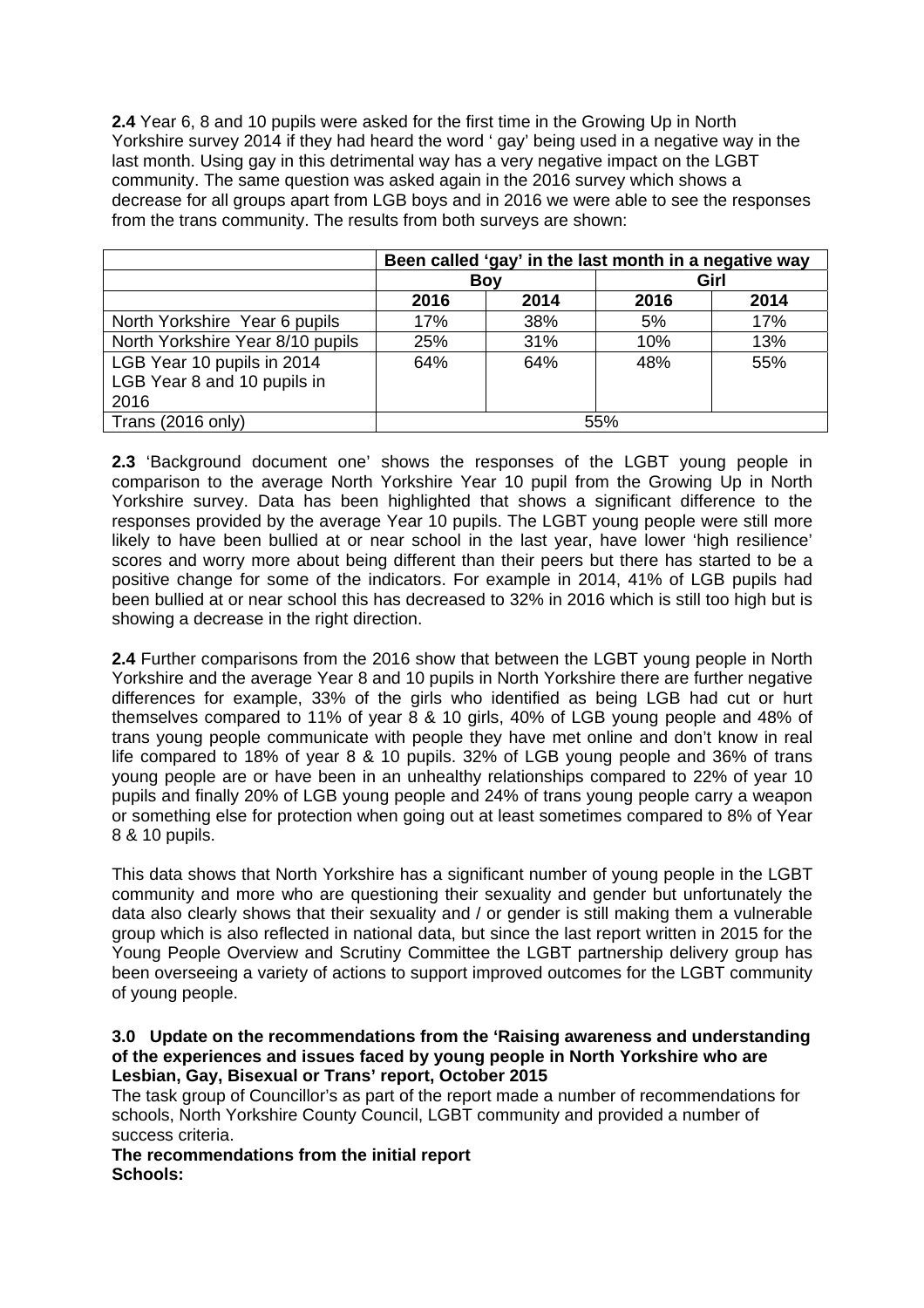- Policy: All school governor boards ensure they have anti-bullying policies that cover the nine protected characteristics within the Equality Act 2010 and that they are actively monitored and enforced
- Training: All primary and secondary schools ensure that all staff are trained an antibullying issues particularly LGBT
- Community: Communicating with parents / carers of the pupils making sure they understand why the school is doing this work
- Curriculum: Confident delivery of year and whole school assemblies and planned PSHE provision
- Environment: create an environment where staff and students feel safe 'to come out'

# **North Yorkshire County Council:**

- Data and Reporting: The progress that is being made on the protected indicators within the Equality Act 2010 being reported to the Council's Executive as part of its regular performance monitoring reports
- School support and training- NYCC officer support on PSHE be continued, training and support for the County's schools is accelerated through the Stonewall training partners project
- Awareness Raising. All County Cllrs are requested to attend a members seminar on LGBT issues,
- The County Council takes up a bullying free pledge asking all schools and Borough and District Councils to sign up to it
- A lead officer and lead councillor are appointed as LGBT champions to lead on the promotion of LGBT issues for the Council

As an employer:

- The Council undertakes a review of the definition of bullying and harassment in its current employment policies and guidance to determine whether it is sufficiently inclusive of the national bullying definition for homophobic, biphobic and transphobic bullying and makes any necessary changes. The Director of Children and Young People Service considers recommending any such changes to policy and guidance for adoption in schools
- To review and amend as appropriate the Councils mandatory training offer to cover all nine protected characteristics under the Equality Act 2010
- All County Council staff that work with children and young people receive training on LGBT issues as a mandatory part of their training

# **Work with the LGBT community:**

- Encourage and support the LGBT community to enable Annual Gay Pride event(s) organised in North Yorkshire starting in summer 2016
- Develop more LGBT youth groups in the County to get a greater coverage
- Ensure that there is a greater promotion of the existence (but not the venue) of the LGBT Youth Groups particularly within schools to encourage a greater take up

# **Success Indicators:**

- Reductions in the concerns by LGBT young people in the Growing up In North Yorkshire survey 2016 and 2018
- The number of organisations that sign up to the anti-bullying pledge
- The numbers of schools that become members of stonewalls school champion programme
- All county council staff who work with children and young people being trained on LGBT issues
- A successful gay pride event(s) becomes an annual event within the County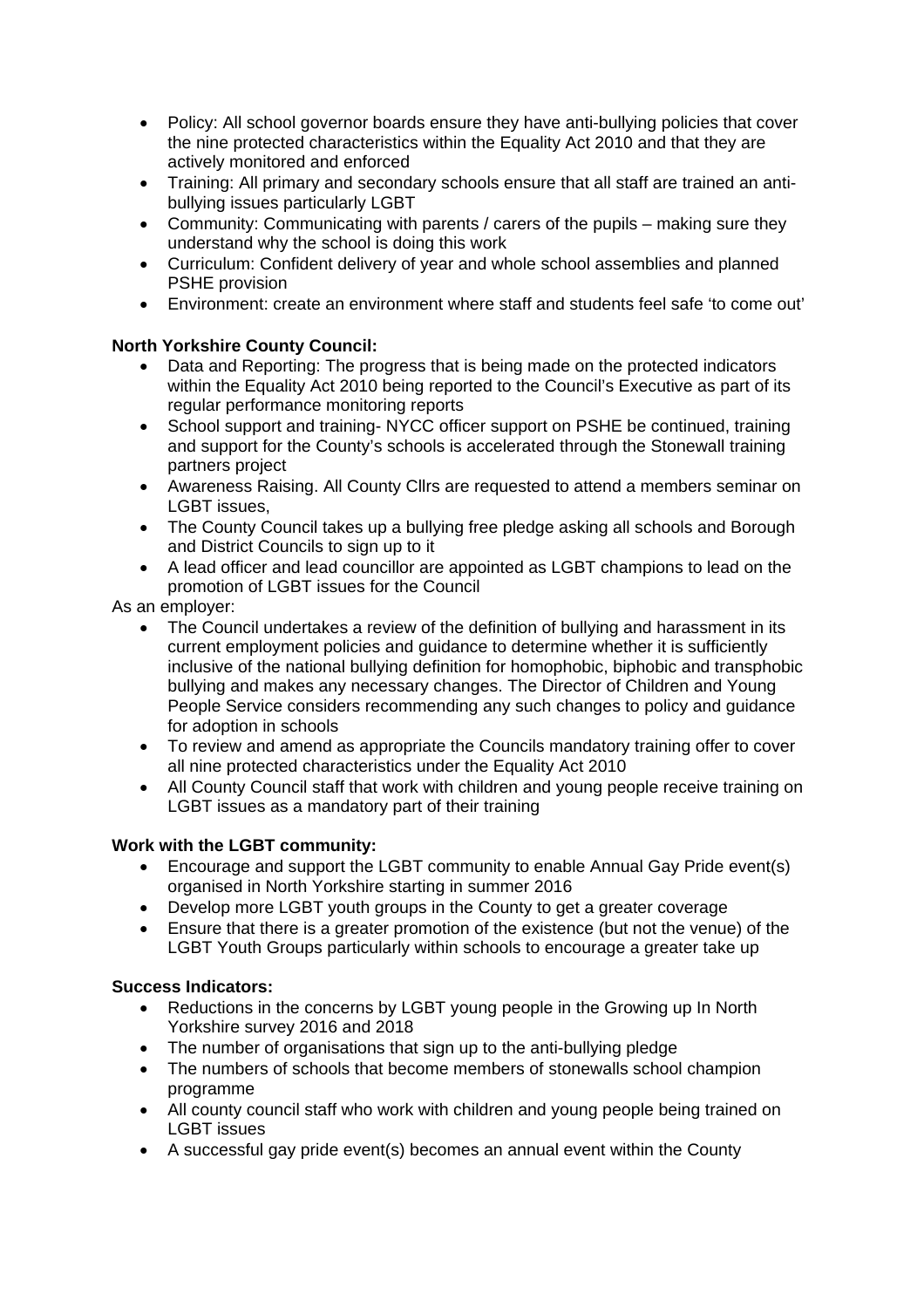• An increase in the number of LGBT young people accessing LGBT youth groups in the County

The LGBT partnership delivery group have been monitoring the progress of the recommendations and where possible facilitating work that is going to positively impact on the LGBT community. **A full summary of the progress made against each recommendation, a RAG rating and further identified actions can be found in the supporting document, 'Recommendations from the LGBT report by elected members February 2018 updates'.**

### **4.0 Related Aspects**

Along with the progress identified in the supporting document, 'Recommendations from the LGBT report by elected members February 2018 update' further areas of development are set out below.

#### **4.1 Stonewall Education Equality Index**

The Education and Skills Service has been the lead for the past four years on the Stonewall Education Equality Index which all local authorities are able to engage with. Completing the index enables local authorities to assess their performance and benchmark their own progress year –on-year on the work being done to celebrate difference, support LGBT young people and prevent and tackle homophobic, biphobic and transphobic bullying.

North Yorkshire's score on the Stonewall Education Equality index has risen from 52% in 2011 to 98% in 2017 when we came 2nd out of 39 local authorities. (http://www.stonewall.org.uk/get-involved/get-involved-education/local-authorities/educationequality-index-2017 ). From completing the index each year an action plan is developed that is monitored by the LGBT delivery group.

#### **4.2 LGBT champions in the Prevention and Healthy Child Team**

We have 25 identified LGBT professional champions who meet together for two network meetings a year. Initially all the LGBT professional champions received a train the trainer session which has enabled them to take the training back to their localities and they have now delivered the training to a wide number of professionals who work in their locality which includes prevention workers, healthy child team, North Yorkshire youth and staff in children's centres. This has widely increased the awareness and understanding of LGBT issues in the children and young people's workforce. The development of the LGBT champions was presented as an example of good practice at the Health Partnership Conference in North Yorkshire in June 2017. We have an increasing number of LGBT champions within other workforces: Compass Buzz (emotional and mental wellbeing service), North Yorkshire Youth and CAMHS.

#### **4.3 LGBT Youth Voice (including a Hate Crime Project arts project)**

The first LGBT Youth Voice Event ran in April 2017 and was attended by 30 young people from across North Yorkshire. The event was funded by the Voice, Influence and Participation strategy.

#### **All young people participated in the following sessions:**

Session 1: Contributed to the consultation process for the 'North Yorkshire Youth Council Executive', which enables young people representatives from a range of specialist groups to come together, have a voice and to work with each other and key decision makers, to make a positive difference to their lives and those of their peers

Session 2: Participated in the Police Crime Commissioner consultation process which focused on their views of Hate Crime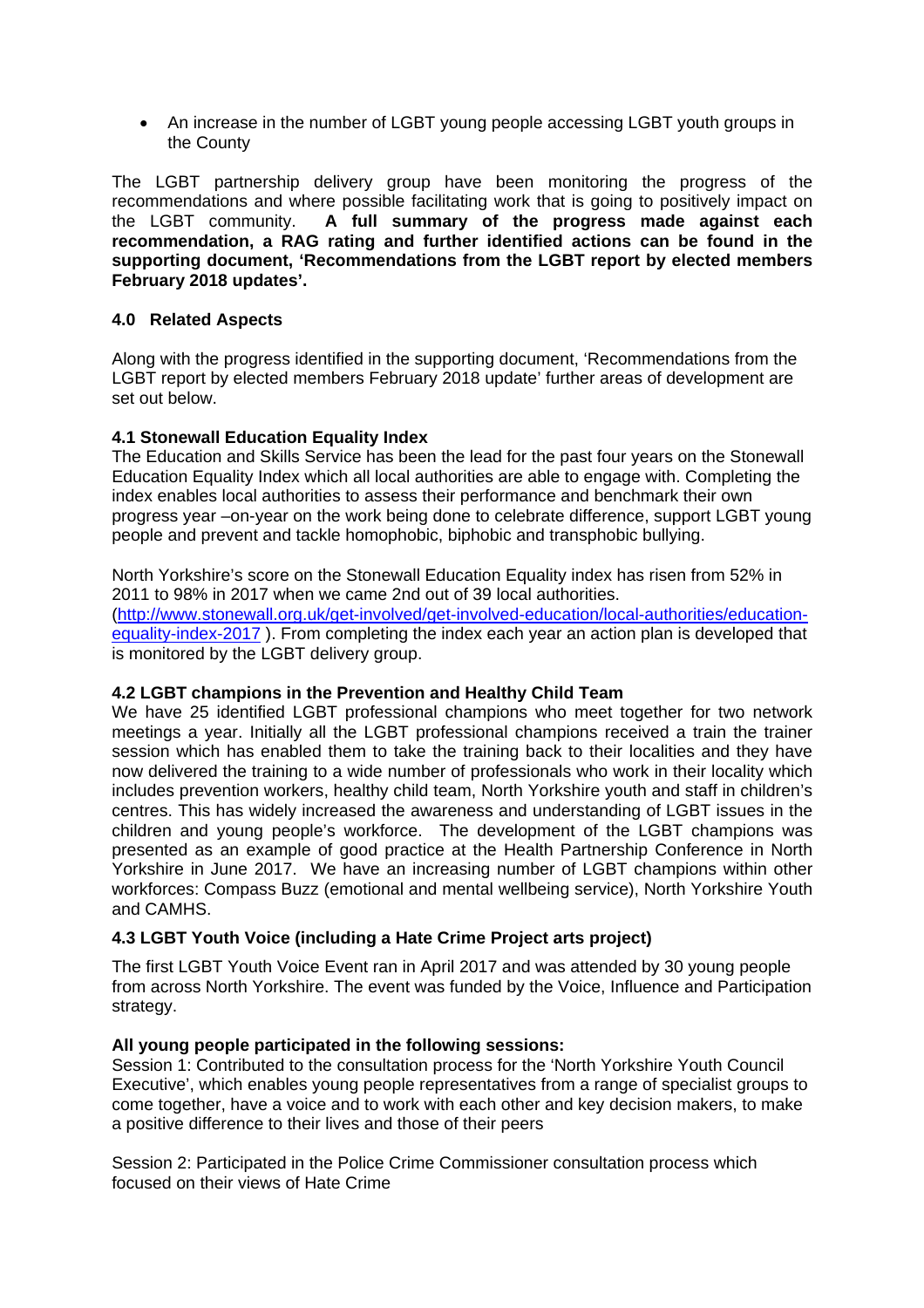Session 3: Contributed to the development of an LGBT image to represent LGBT young people across the County

Session 4: How to effectively promote the voice of LGBT young people in their local community and be successful at campaigning (co-delivered by a Stonewall youth volunteer).

#### **Outcomes from the session:**

- Some young people who attended the event are now consistently part of 'The North Yorkshire Youth Council Executive' which meets with the Executive Members and the Corporate Director for Children and Young People Services as well as Leaders from district councils, the police, health and local companies. A larger group of LGBT young people also meet about twice a year to feed into this process.
- Contributed to the Police Crime Commissioner consultation process on hate crime. Due to the increase awareness about the levels of Hate Crime that the LGBT community were experiencing some of the LGBT youth groups are now involved with Connecting Youth Culture and a focused piece of work around Hate Crime.
- Members of the LGBT community have met and communicated with young people from other areas of the County
- For some increased awareness of the LGBT youth groups which they had not previously been attending
- An agreement on an image to represent the community of LGBT young people in North Yorkshire



#### **4.5 Barnardo's Prouder Communities Project**

This project has been funded for three years to work in North Yorkshire and will increase the capacity in North Yorkshire. The purpose is to increase awareness and reduce the incidence of HBT bullying and discrimination in schools, organisations, groups and communities in North Yorkshire by transforming the culture of how we prevent and respond to HBT bullying in a sustainable way:

- Work with children and young people aged 8-24 years and support communities to be inclusive and create safe spaces for LGBTQ people.
- Community members shape school and community environments where HBT bullying and discrimination has no place.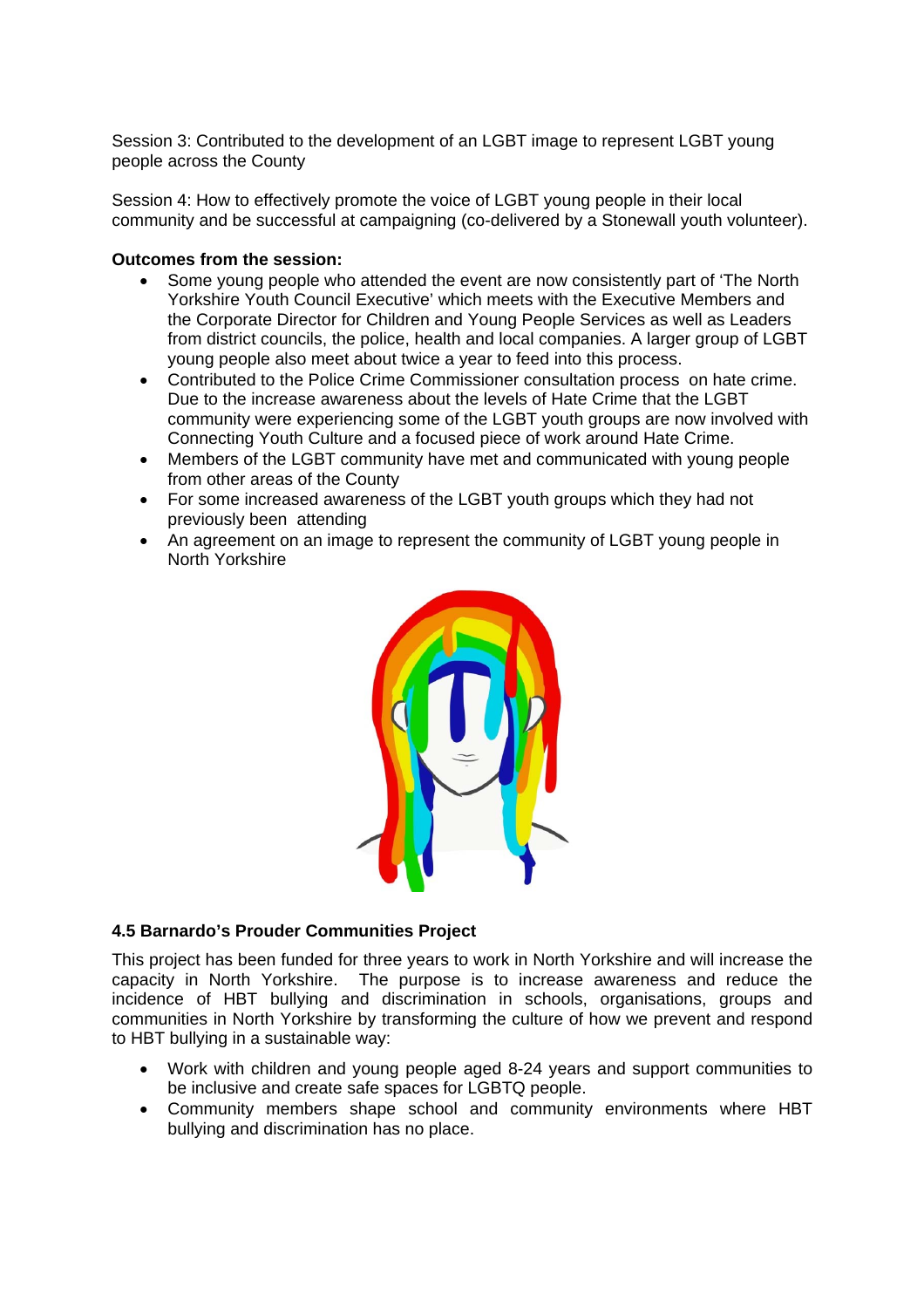To address:

- Social isolation young people supporting other young people as allies
- Poor mental health and well being through 1:1 and group work
- Perceived separation of sexual and gender identity and faith, religion, culture and tradition – addressed in workshops

To support:

- Raising awareness and increase knowledge about sexual and gender identity issues within local North Yorkshire communities
- Community organisations to become safe spaces and allies
- To create volunteering opportunities and embed and sustain good practice Increase resilience, positive mental health and well being in LGBTQ communities.
- A sustainable and embedded model which can be maintained trained beneficiaries supporting their local service users/community members.

LGBTQ young people and their communities will:

- have increased visibility feel safer and more supported report
- improved mental health & wellbeing
- feel empowered to perpetuate and grow safe networks

## **4.5 Proposed Intergenerational Archives project**

There are some initial discussions around a project working with the Archives service to explore working with younger members of the LGBT community interviewing and recording the history of older members of the LGBT community and to start collecting an archive of LGBT artefacts.

#### **5.0 Recommendations**

- To ensure the needs of LGBT young people are taken into consideration in strategic planning e.g. Young and Yorkshire, the Health and Wellbeing Strategy and that their needs are taken into consideration in all relevant commissioning
- Continue with the Growing up in North Yorkshire survey and ensure information about sexuality and gender continues to be collected
- Continue with the annual submission of the Stonewall Education Equality Index, the LGBT delivery group, an Officer to continue supporting the work with schools and the LGBT champions
- To continue supporting having an LGBT champion councillor and explore the possibility of having LGBT champion councillors across different districts in the County and that all councillors can access LGBT training on an annual basis
- Support and take forward the recommendation that the workforce who work with children and young people have mandatory LGBT training
- Continue the support for the LGBT youth group provision and explore how support can be provided to LGBT young people in other areas of North Yorkshire
- Continue to raise awareness with all schools and professionals who work with young people and increase the expectations that they will challenge homophobic, biphobic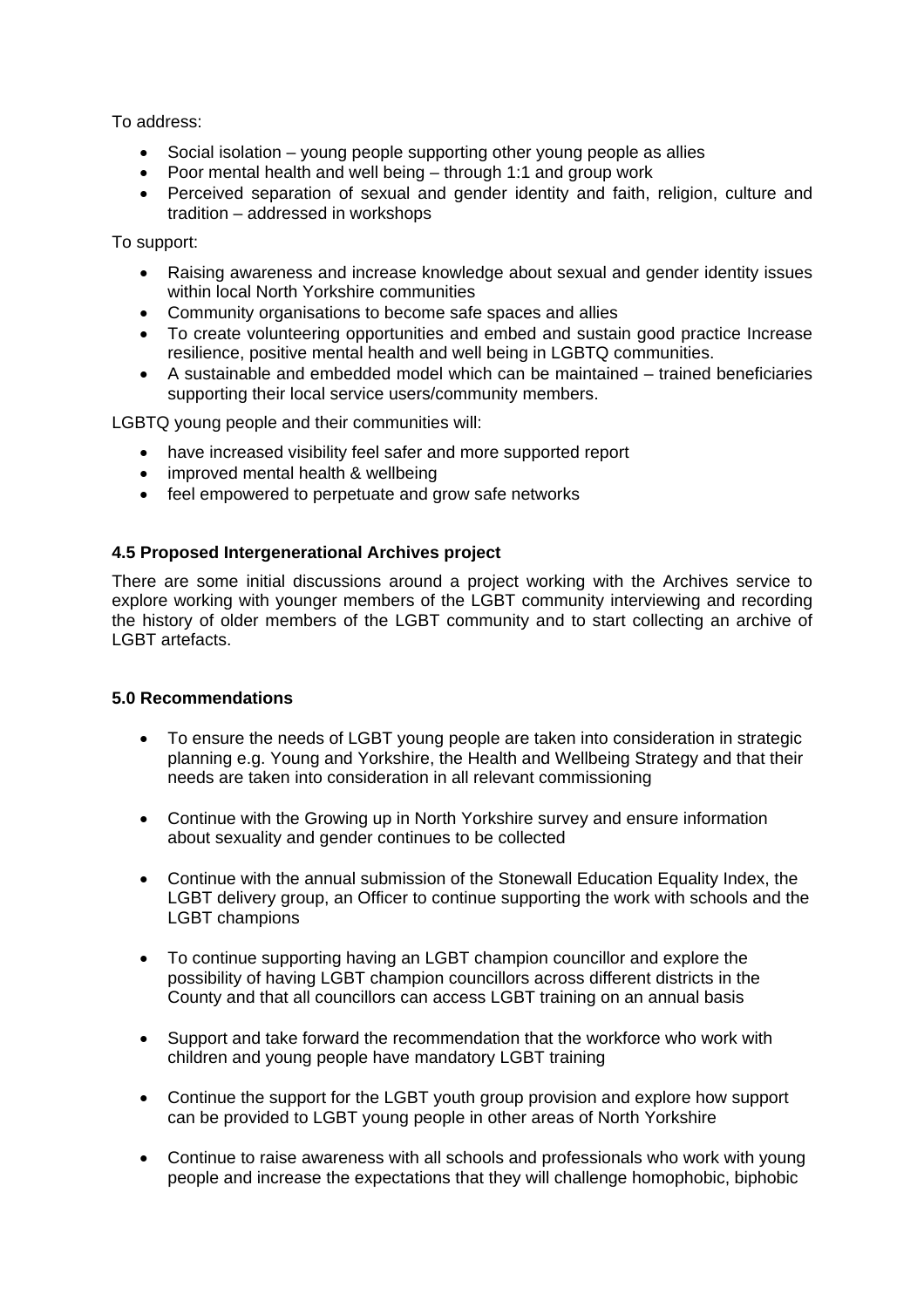and transphobic language, create safe spaces in the school and community and support LGBT young people in their school and the wider community. The aim being that all LGBT young people have a positive educational experience, which enables them to achieve their potential and that they enjoy a happy and healthy life

- Continue to support LGBT young people to 'have a voice' to raise awareness and understanding of their experiences and issues with professionals and young people
- Explore how mental health services can be further targeted to support LGBT young people

Report prepared by:

Name: Clare Barrowman Job Title: Health and Wellbeing Adviser, Education and Skills

Contact Details: Tel: 01609 536808 E-mail clare.barrowman@northyorks.gov.uk

Date: 9<sup>th</sup> March 2018

Background Documents:

- Background document one: Growing Up in North Yorkshire 2014 and 2016 Equalities monitoring data
- Recommendations from the LGBT report by elected members February 2018 updates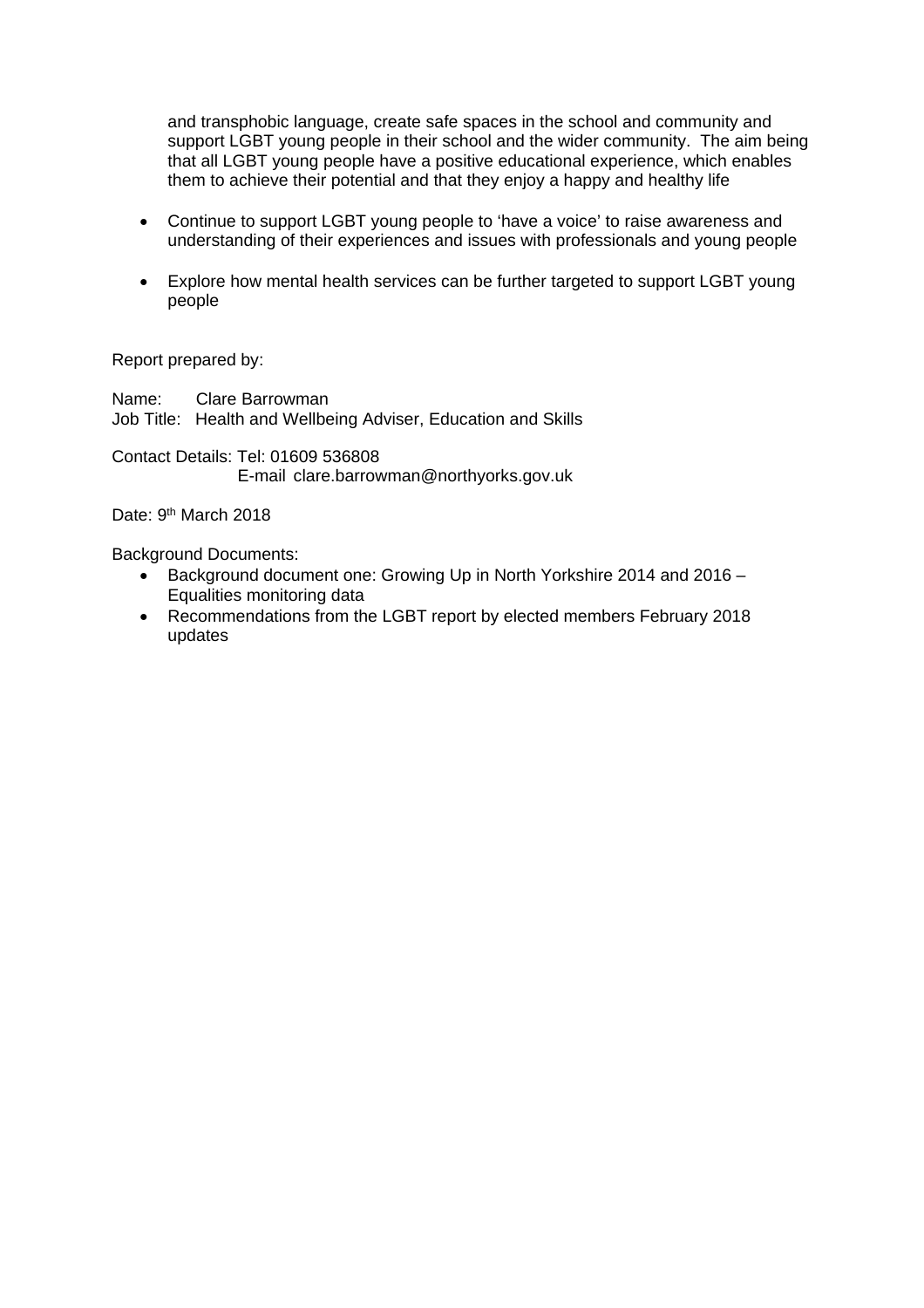# **Growing Up in North Yorkshire 2016 and 2014 – Equalities monitoring in North Yorkshire**

# **Year 10 percentage data**

|                                                                    | All Yr 10<br>2014 | <b>LGB</b><br>2014 | All Yr 10<br>2016 | <b>LGB</b><br>2016 | <b>Trans</b><br>2016 |
|--------------------------------------------------------------------|-------------------|--------------------|-------------------|--------------------|----------------------|
| Actual number of pupils                                            | 3529              | 180                | 3899              | 271                | 23                   |
| Bullied at or near school last year                                | 17%               | 41%                | 18%               | 32%                | 39%                  |
| <b>High Resilience Score</b>                                       | 17%               | 7%                 | 17%               | 11%                | 5%                   |
| High wellbeing score                                               | 20%               | 9%                 | 24%               | 14%                | 14%                  |
| Worry 'quite a lot/ a lot' about being<br>different                | 6%                | 39%                | 6%                | 36%                | 36%                  |
| Ever tried smoking                                                 | 34%               | 49%                | 30%               | 44%                | 45%                  |
| Drank alcohol last week                                            | 35%               | 42%                | 31%               | 36%                | 41%                  |
| Ever offered drugs                                                 | 28%               | 38%                | 31%               | 44%                | 32%                  |
| Ever taken drugs                                                   | 14%               | 20%                | 17%               | 30%                | 23%                  |
| Sexually active                                                    | 19%               | 30%                | 17%               | 31%                | 36%                  |
| 7+ hours exercise /week                                            | 27%               | 16%                | 32%               | 22%                | 40%                  |
| The school encourages everyone to<br>treat each other with respect | 75%               | 66%                | 77%               | 68%                | 52%                  |

Grey squares = difference from all Year 10 is statistically significant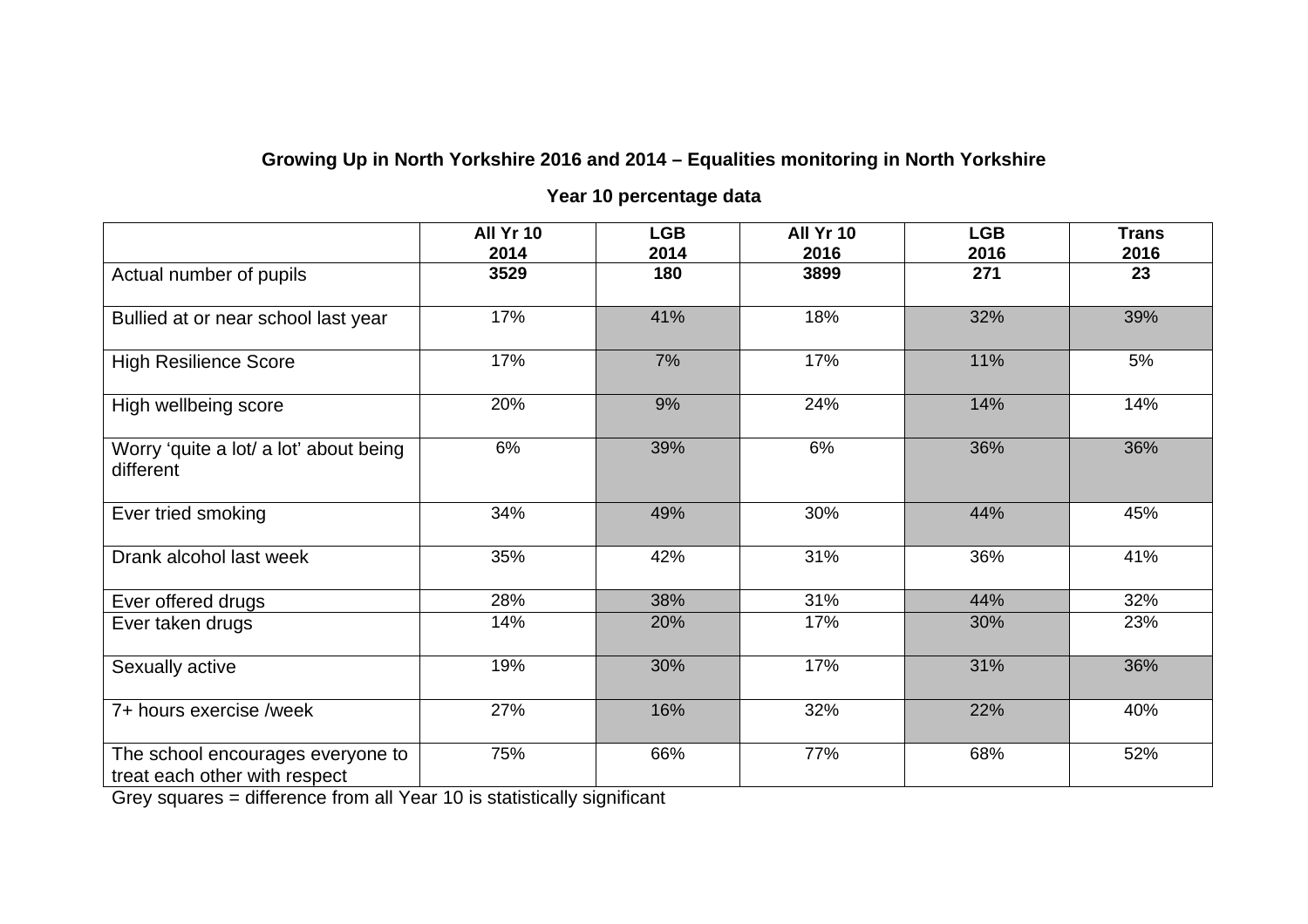**Monitoring of the recommendations from the 'Raising awareness and understanding of the experiences and issues faced by young people in North Yorkshire who are Lesbian, Gay, Bisexual or Trans' report, October 2015** 

## **There are recommendations for:**

- Schools
- North Yorkshire County Council
- Working with the LGBT community

The LGBT delivery group meets four times a year and reviews the progress against the recommendations and as a group we rate the progress as red, amber or green so we identify further priorities. **Last updated February 2018 by the LGBT delivery group** 

## **Schools**

| Recommendation                            | Evidence                                                                                                                                                                          | Red | Amber | Green         |
|-------------------------------------------|-----------------------------------------------------------------------------------------------------------------------------------------------------------------------------------|-----|-------|---------------|
| Policy: All school governor boards        | There is a range of supporting guidance documents for                                                                                                                             |     |       | <b>Nearly</b> |
| ensure they have anti-bullying policies   | schools and partner agencies to access to ensure they                                                                                                                             |     |       | green as      |
| that cover the nine protected             | have effective anti-bullying guidance in place.                                                                                                                                   |     |       | the:          |
| characteristics within the Equality Act   |                                                                                                                                                                                   |     |       | guidance      |
| 2010 and that they are actively monitored | The updated 2017 Anti-bullying guidance from NYCC                                                                                                                                 |     |       | is there      |
| and enforced                              | includes homophobic, transphobic and biphobic (HBT)                                                                                                                               |     |       | for           |
|                                           | bullying. http://cyps.northyorks.gov.uk/anti-bullying                                                                                                                             |     |       | schools       |
|                                           |                                                                                                                                                                                   |     |       | to            |
|                                           | The NYCC Relationships and Sex Education guidance for<br>schools refers to inclusive education including LGBT<br>aspects. http://cyps.northyorks.gov.uk/health-wellbeing-<br>pshe |     |       | access        |
|                                           | The NYCC LGBT Guidance for Professionals who work<br>with children and young people.<br>http://cyps.northyorks.gov.uk/health-wellbeing-pshe                                       |     |       |               |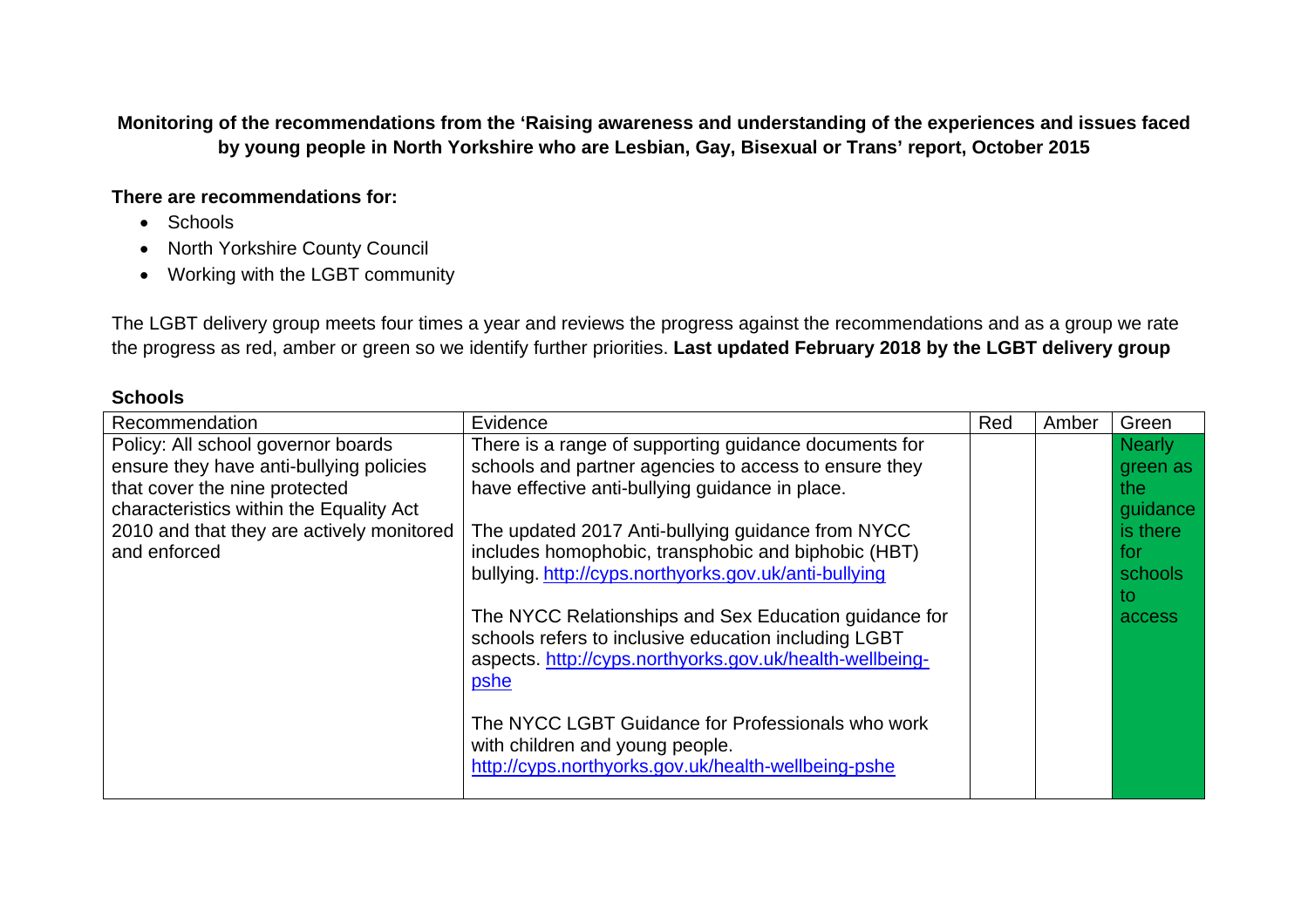| All schools were issued with updated guidance on<br>managing and dealing with a prejudice based incident in<br>October 2016 which includes HBT. Any incidents that are<br>recorded by schools come to the Hate Crime Working<br>Group who monitor and respond to any growing trends<br>http://cyps.northyorks.gov.uk/equalities-and-diversity<br>The Safeguarding audit which schools are now required to<br>complete every two years makes specific reference to anti-<br>bullying policy and being LGBT inclusive<br>http://cyps.northyorks.gov.uk/safeguarding                                                                                                                                                                                                                                                                                                                           |  |
|---------------------------------------------------------------------------------------------------------------------------------------------------------------------------------------------------------------------------------------------------------------------------------------------------------------------------------------------------------------------------------------------------------------------------------------------------------------------------------------------------------------------------------------------------------------------------------------------------------------------------------------------------------------------------------------------------------------------------------------------------------------------------------------------------------------------------------------------------------------------------------------------|--|
| Further identified actions from the LGBT delivery group:<br>• To ask if there can be an input at a Governors<br>network meeting<br>To pilot a Safe Spaces project probably in the Selby<br>District area working in partnership with Compass<br>Buzz, healthy child team, prevention, Selby youth<br>council, schools and Selby LGBT group. Barnardo's<br>can provide the Safe Space training as part of the<br>three year funded prouder community project<br>To review the data from the 2018 Growing up in<br>North Yorkshire survey in relation to bullying rates<br>and pupils reporting feeling safe in schools and if<br>required work with LGBT young people to see what<br>is working well and what could be improved<br>To ensure the outcomes from the Connecting Youth<br>Culture, Hate Crime Project which is working with<br>some of the LGBT youth groups are widely shared. |  |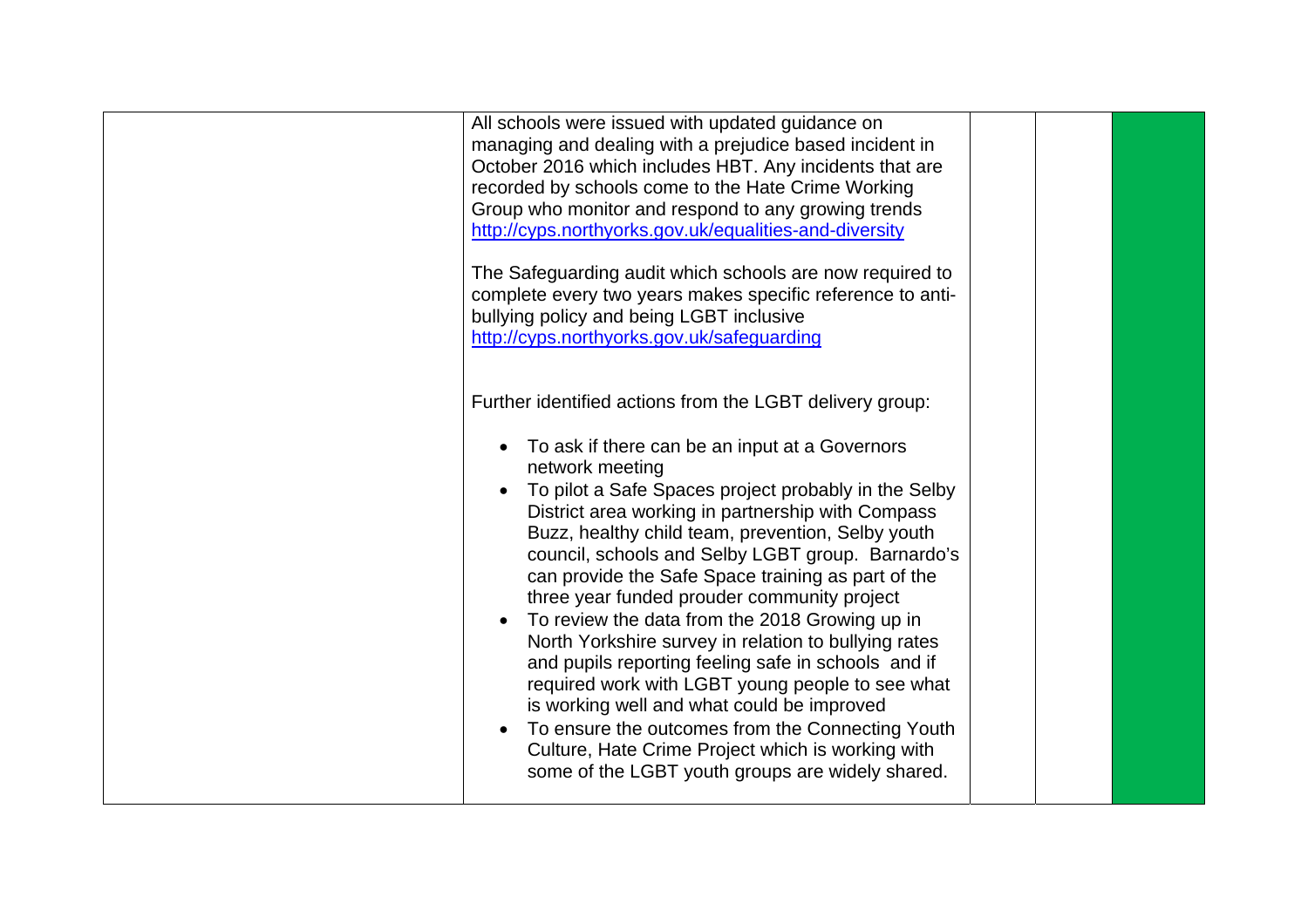| Training: All primary and secondary<br>schools ensure that all staff are trained<br>an anti-bullying issues particularly LGBT | Training is available for all schools to access each<br>academic year and this will continue in the $2018 - 19$<br>academic year.<br>50% of secondary schools / PRUS have accessed the HBT<br>training delivered by NYCC and 21 schools have<br>accessed Relationships and Sex Education training which<br>contains specific information and activities to support LGBT<br>aspects and gender.<br>20% of primary schools have accessed HBT specific<br>training but also about 51% of primary schools have<br>accessed the Relationships and Sex Education training<br>which contains specific information and activities to support<br>LGBT aspects and gender.<br>All but one special school has attended Relationships and<br>Sex Education training with a focus on LGBT aspects<br>Schools can access training from other providers and in<br>Yorkshire schools have been able to access support from<br>Mesmac, Barnardo's and Stonewall funded by the<br><b>Department of Equalities</b> |  | <b>Nearly</b><br>green as<br>the<br>training<br>is there<br>for all<br>schools<br>to<br>access |
|-------------------------------------------------------------------------------------------------------------------------------|-------------------------------------------------------------------------------------------------------------------------------------------------------------------------------------------------------------------------------------------------------------------------------------------------------------------------------------------------------------------------------------------------------------------------------------------------------------------------------------------------------------------------------------------------------------------------------------------------------------------------------------------------------------------------------------------------------------------------------------------------------------------------------------------------------------------------------------------------------------------------------------------------------------------------------------------------------------------------------------------------|--|------------------------------------------------------------------------------------------------|
|                                                                                                                               | The Safeguarding masterclasses that ran in the Autumn<br>Term 2017 included an update on LGBT aspects                                                                                                                                                                                                                                                                                                                                                                                                                                                                                                                                                                                                                                                                                                                                                                                                                                                                                           |  |                                                                                                |
|                                                                                                                               | LGBT aspects and gender issues are consistently part of<br>the primary and secondary PSHE network meetings that<br>run once a term                                                                                                                                                                                                                                                                                                                                                                                                                                                                                                                                                                                                                                                                                                                                                                                                                                                              |  |                                                                                                |
|                                                                                                                               | LGBT training is on offer to primary and secondary schools                                                                                                                                                                                                                                                                                                                                                                                                                                                                                                                                                                                                                                                                                                                                                                                                                                                                                                                                      |  |                                                                                                |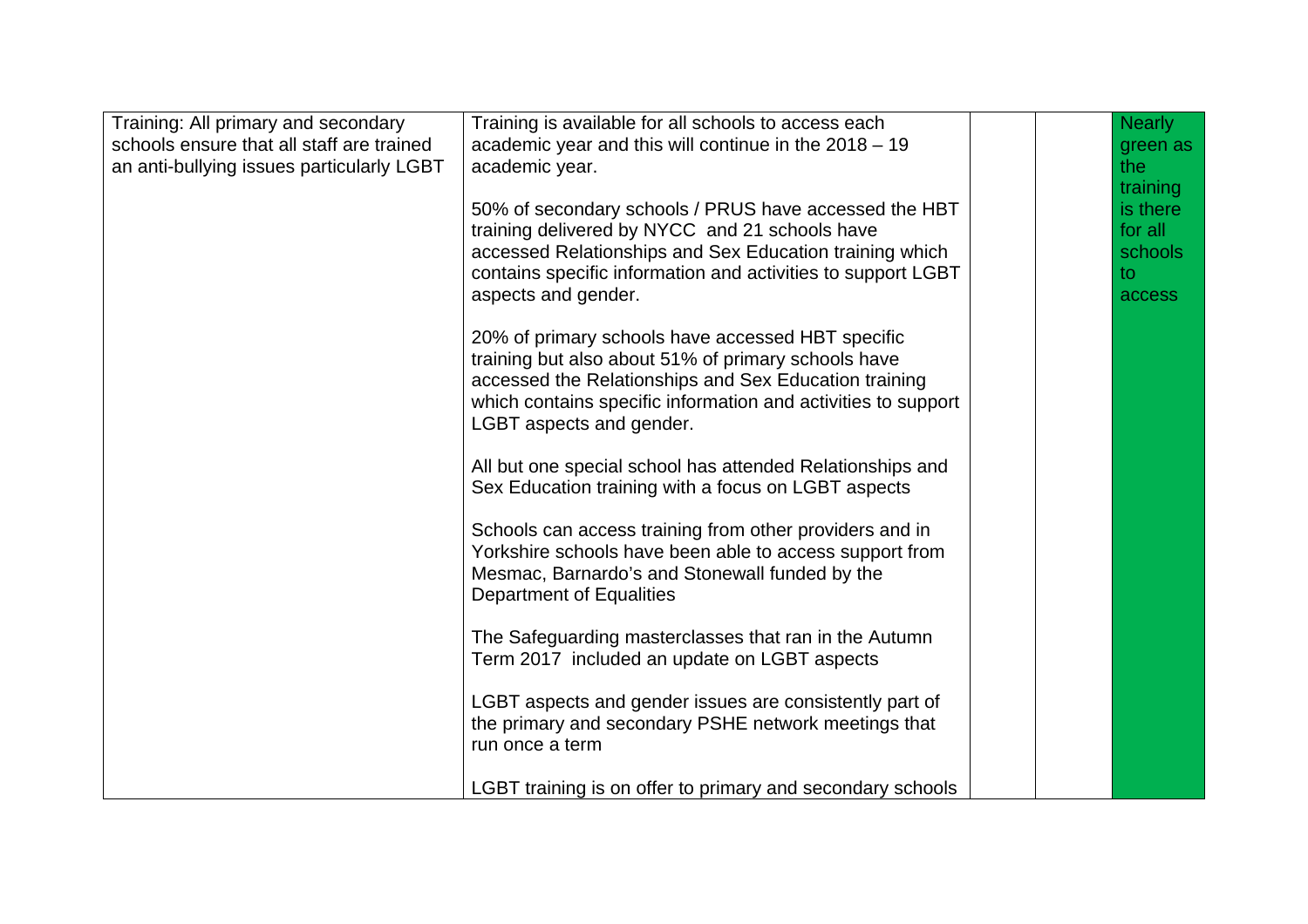|                                                                                                                                       | in April 2018 being run in partnership between NYCC and<br>Barnardo's prouder communities project<br>Relationships and Sex Education training is being provided<br>for primary and secondary schools to access in February<br>and May 2018. RSE<br>Further identified actions from the LGBT delivery group:<br>There is a need to map which schools have received<br>LGBT training from the range of providers - NYCC,<br>mesmac, stonewall and barnardos to identify target<br>schools that may require training<br>Ensure that LGBT and gender is a key part of RSE<br>training and guidance for schools as it is becoming<br>statutory for all schools to deliver RSE from<br>September 2019<br>Continue to ensure there are links being made with<br>other training aspects e.g online safety and<br>emotional health and wellbeing |  |  |
|---------------------------------------------------------------------------------------------------------------------------------------|-----------------------------------------------------------------------------------------------------------------------------------------------------------------------------------------------------------------------------------------------------------------------------------------------------------------------------------------------------------------------------------------------------------------------------------------------------------------------------------------------------------------------------------------------------------------------------------------------------------------------------------------------------------------------------------------------------------------------------------------------------------------------------------------------------------------------------------------|--|--|
| Community: Communicating with parents<br>/ carers of the pupils – making sure they<br>understand why the school is doing this<br>work | In the guidance for schools and the training it is<br>recommended that parents and carers are informed about<br>the LGBT aspects of the school's curriculum and it is<br>communicated that HBT bullying is unacceptable.<br>Further identified actions from the LGBT delivery group:<br>The LGBT delivery group starting is starting to<br>develop a communication plan and part of this will<br>be collecting good practice case studies from<br>schools, LGBT youth groups and LGBT champions<br>Implement a planned approach to LGBT history<br>month in 2019 including the suggestion to fly the<br>LGBT flag over county hall                                                                                                                                                                                                      |  |  |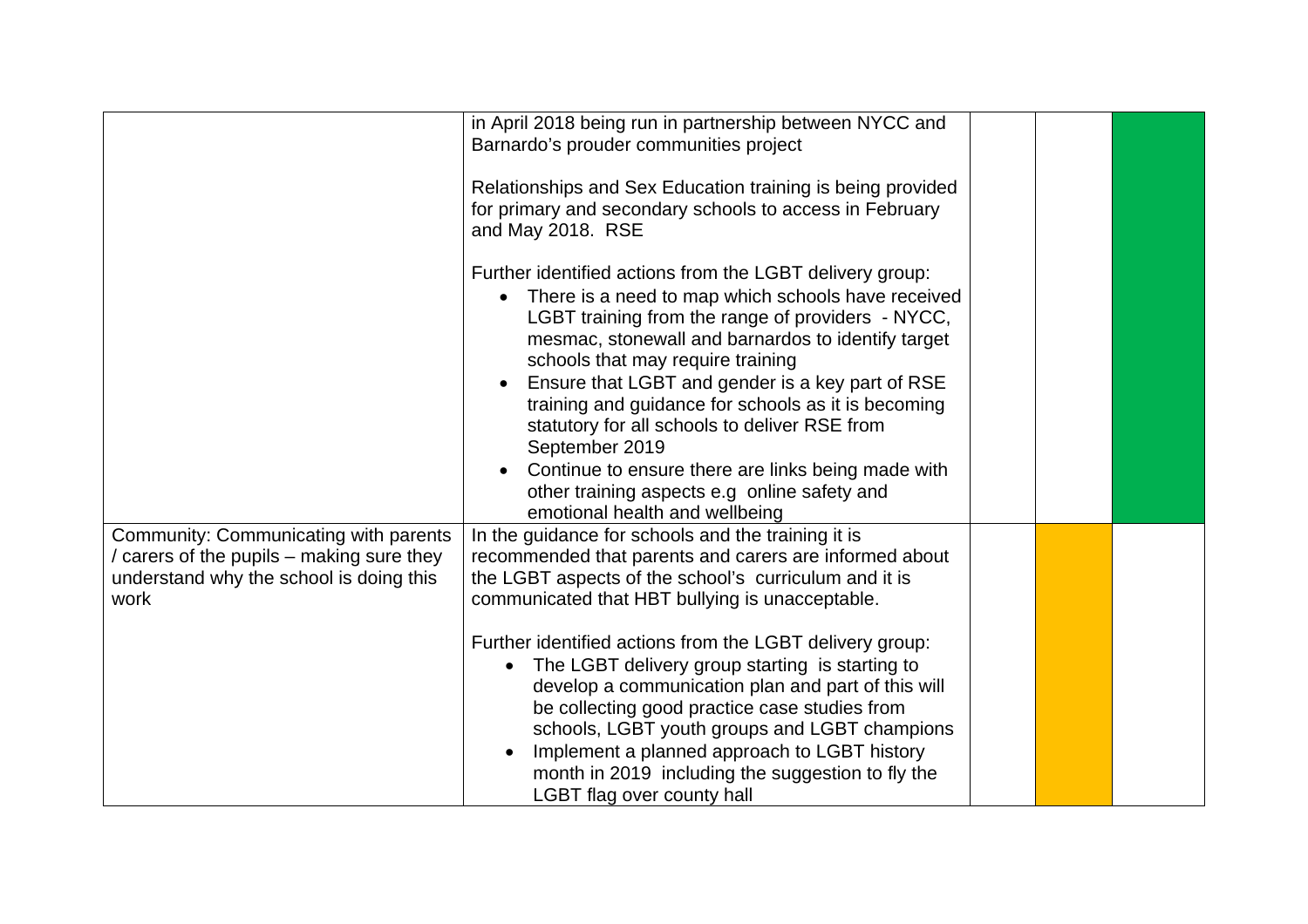| Curriculum: Confident delivery of year | North Yorkshire PSHE guidance for primary and secondary                                                                                                                                                                                     |  |  |
|----------------------------------------|---------------------------------------------------------------------------------------------------------------------------------------------------------------------------------------------------------------------------------------------|--|--|
| and whole school assemblies and        | schools has clear reference to work on different families,                                                                                                                                                                                  |  |  |
| planned PSHE curriculum                | relationships, gender and LGBT issues and was updated in                                                                                                                                                                                    |  |  |
|                                        | September 2017. These guidance documents are available                                                                                                                                                                                      |  |  |
|                                        | for all schools to access                                                                                                                                                                                                                   |  |  |
|                                        | http://cyps.northyorks.gov.uk/health-wellbeing-pshe                                                                                                                                                                                         |  |  |
|                                        | All schools can access the LGBT guidance for                                                                                                                                                                                                |  |  |
|                                        | professionals which contains a range a teaching and                                                                                                                                                                                         |  |  |
|                                        | learning resources including signposting to three North                                                                                                                                                                                     |  |  |
|                                        | Yorkshire developed films, two from LGBT youth groups                                                                                                                                                                                       |  |  |
|                                        | and one from some trans young people.                                                                                                                                                                                                       |  |  |
|                                        | It is annually promoted to all schools that February is LGBT<br>history month                                                                                                                                                               |  |  |
|                                        |                                                                                                                                                                                                                                             |  |  |
|                                        | At the NYCC Early Years conference in May 2016 they had<br>a key note input on different families and gender and this<br>was followed up at the Early Years locality network<br>meetings across the County to support practitioners further |  |  |
|                                        | develop these aspects through the role out of the Early<br>Years Equalities and Diversity audit tool.                                                                                                                                       |  |  |
|                                        |                                                                                                                                                                                                                                             |  |  |
|                                        | Further identified actions from the LGBT delivery group:                                                                                                                                                                                    |  |  |
|                                        | Collecting good practice case studies from schools                                                                                                                                                                                          |  |  |
|                                        | and early years settings so these can be shared.                                                                                                                                                                                            |  |  |
| Environment: create an environment     | Through schools accessing the HBT training this is                                                                                                                                                                                          |  |  |
| where staff and students feel safe 'to | hopefully supporting schools to reflect on their school                                                                                                                                                                                     |  |  |
| come out'                              | environment to make it safe for both staff and students.                                                                                                                                                                                    |  |  |
|                                        |                                                                                                                                                                                                                                             |  |  |
|                                        | Further identified actions from the LGBT delivery group:                                                                                                                                                                                    |  |  |
|                                        | • To pilot a Safe Spaces project probably in the Selby                                                                                                                                                                                      |  |  |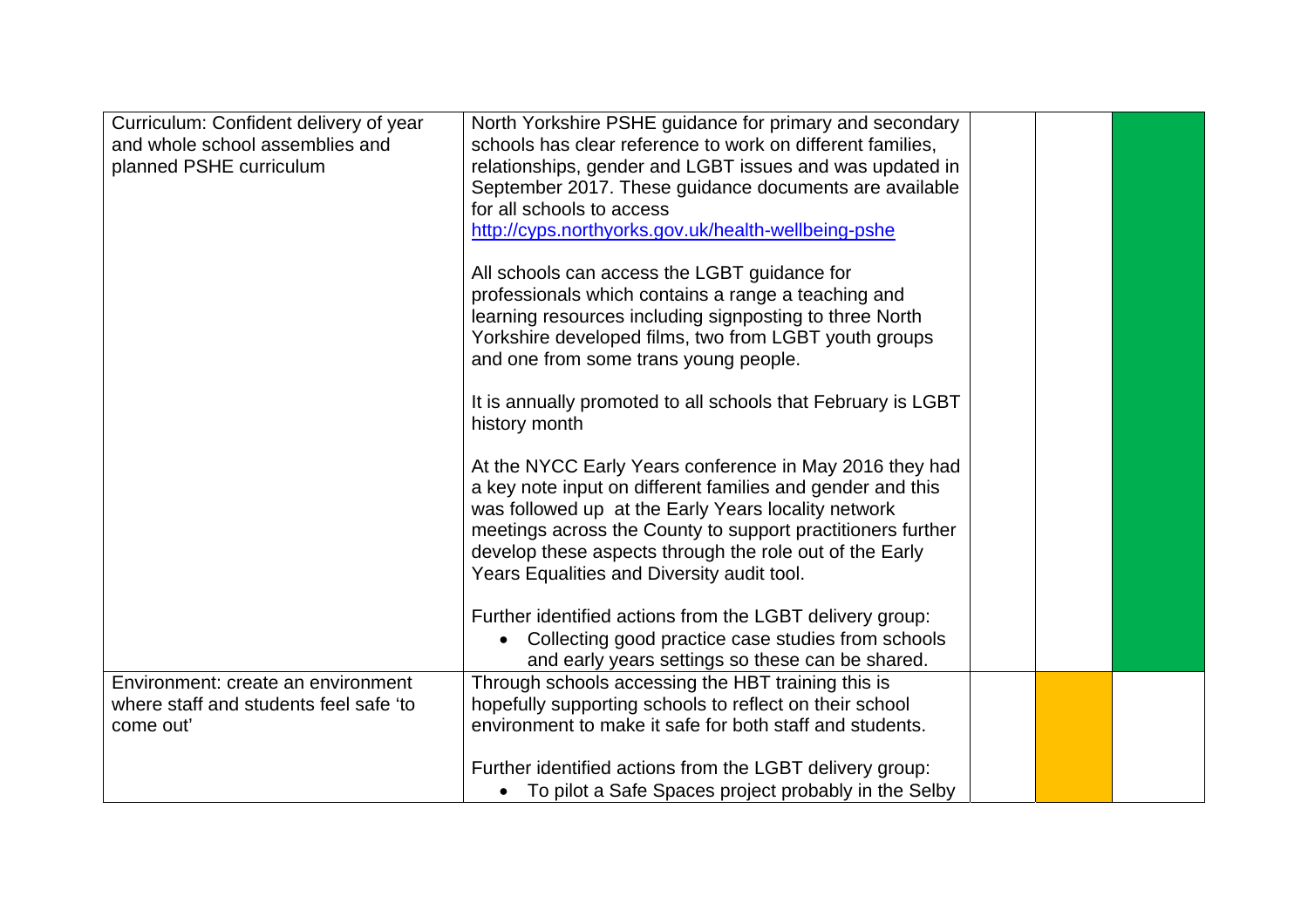| District area working in partnership with Compass<br>Buzz, healthy child team, prevention, Selby youth<br>council, schools and Selby LGBT group. Barnardo's<br>can provide the Safe Space training as part of the |  |  |
|-------------------------------------------------------------------------------------------------------------------------------------------------------------------------------------------------------------------|--|--|
| three year funded prouder community project<br>LGBT champions to link with Barnardo's community<br>champions and to explore having LGBT champions<br>within schools.                                              |  |  |

# **North Yorkshire County Council**

| Recommendation                                | Evidence                                                          | Red | Amber | Green |
|-----------------------------------------------|-------------------------------------------------------------------|-----|-------|-------|
| Data and Reporting: The progress that is      | Whole performance framework and monitoring reports -              |     |       |       |
| being made on the protected indicators within | are looking to embed the equality framework in $-16th$ of         |     |       |       |
| the Equality Act 2010 being reported to the   | June next meeting when TW will raise the question.                |     |       |       |
| Council's Executive as part of its regular    |                                                                   |     |       |       |
| performance monitoring reports                | Not aware had that data $-$ need to follow up                     |     |       |       |
|                                               |                                                                   |     |       |       |
| School support and training-NYCC officer      | NYCC support is provided for schools around the                   |     |       |       |
| support on PSHE be continued, training and    | effective PSHE curriculum and LGBT training.                      |     |       |       |
| support for the County's schools is           |                                                                   |     |       |       |
| accelerated through the Stonewall training    | Schools were able to access the Stonewall partners                |     |       |       |
| partners project                              | training in North Yorkshire in 2016 and January 2017.             |     |       |       |
|                                               |                                                                   |     |       |       |
|                                               | Schools can continue to access NYCC LGBT training in              |     |       |       |
|                                               | April 2018 being run in partnership with Barnardo's               |     |       |       |
| Awareness Raising. All County Cllrs are       | A training session was run for members in November                |     |       |       |
| requested to attend a members seminar on      | 2016 and this was supported by a Trans female talking             |     |       |       |
| LGBT issues,                                  | about her experiences                                             |     |       |       |
|                                               |                                                                   |     |       |       |
|                                               | Further identified actions from the LGBT delivery group:          |     |       |       |
|                                               | Try to secure LGBT training for all new councillors.<br>$\bullet$ |     |       |       |
|                                               | Ask the Young People Overview and Scrutiny                        |     |       |       |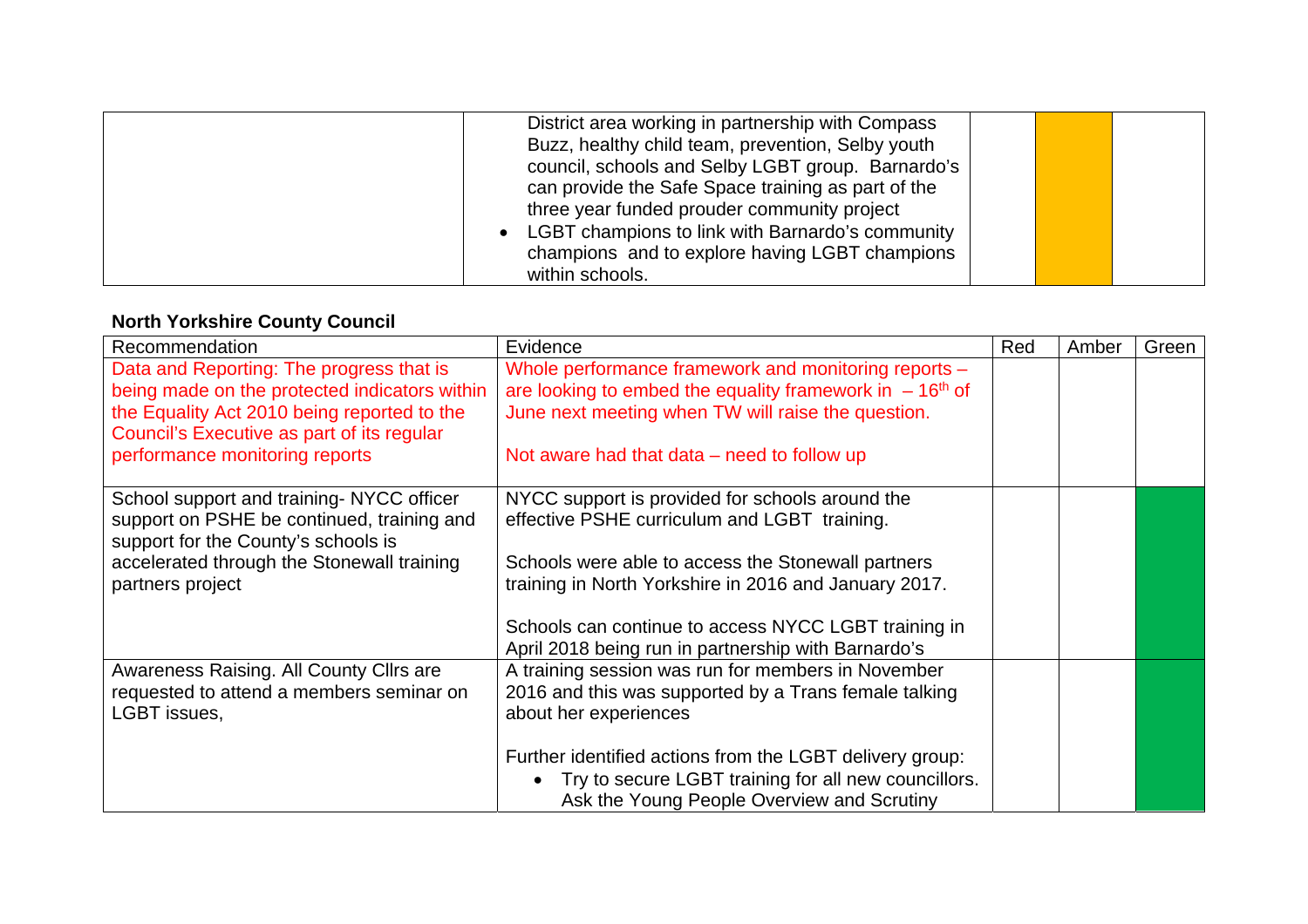|                                                                                                                                                                                                                                                                                                                                                                                                                                                                                                 | Committee if there can be an annual seminar for<br>Cllrs to attend and be updated about LGBT<br>aspects                                                                                                                                                                                  |  |  |
|-------------------------------------------------------------------------------------------------------------------------------------------------------------------------------------------------------------------------------------------------------------------------------------------------------------------------------------------------------------------------------------------------------------------------------------------------------------------------------------------------|------------------------------------------------------------------------------------------------------------------------------------------------------------------------------------------------------------------------------------------------------------------------------------------|--|--|
| The County Council takes up a bullying free<br>pledge asking all schools and Borough and<br>District Councils to sign up to it                                                                                                                                                                                                                                                                                                                                                                  | The LGBT delivery group are not aware of this<br>recommendation been taken forward by the County<br>Council and who would be the lead on this                                                                                                                                            |  |  |
| A lead officer and lead councillor are<br>appointed as LGBT champions to lead on the<br>promotion of LGBT issues for the Council                                                                                                                                                                                                                                                                                                                                                                | We have a LGBT champion lead councillor and officer                                                                                                                                                                                                                                      |  |  |
|                                                                                                                                                                                                                                                                                                                                                                                                                                                                                                 | Further identified actions from the LGBT delivery group:<br>Could there be an invitation for other Cllrs to also<br>take on the role of LGBT champion to have a<br>greater coverage across the County linking with<br>LGBT champions from the healthy child team and<br>prevention team. |  |  |
| As an employer:<br>The Council undertakes a review of the<br>definition of bullying and harassment in its<br>current employment policies and guidance to<br>determine whether it is sufficiently inclusive<br>of the national bullying definition for<br>homophobic, biphobic and transphobic<br>bullying and makes any necessary changes.<br>The Director of Children and Young People<br>Service considers recommending any such<br>changes to policy and guidance for adoption<br>in schools |                                                                                                                                                                                                                                                                                          |  |  |
| As an employer:<br>To review and amend as appropriate the<br>Councils mandatory training offer to cover all<br>nine protected characteristics under the                                                                                                                                                                                                                                                                                                                                         | The online Equalities and Diversity course has been<br>updated and incorporates additional LGBT content and<br>case studies.                                                                                                                                                             |  |  |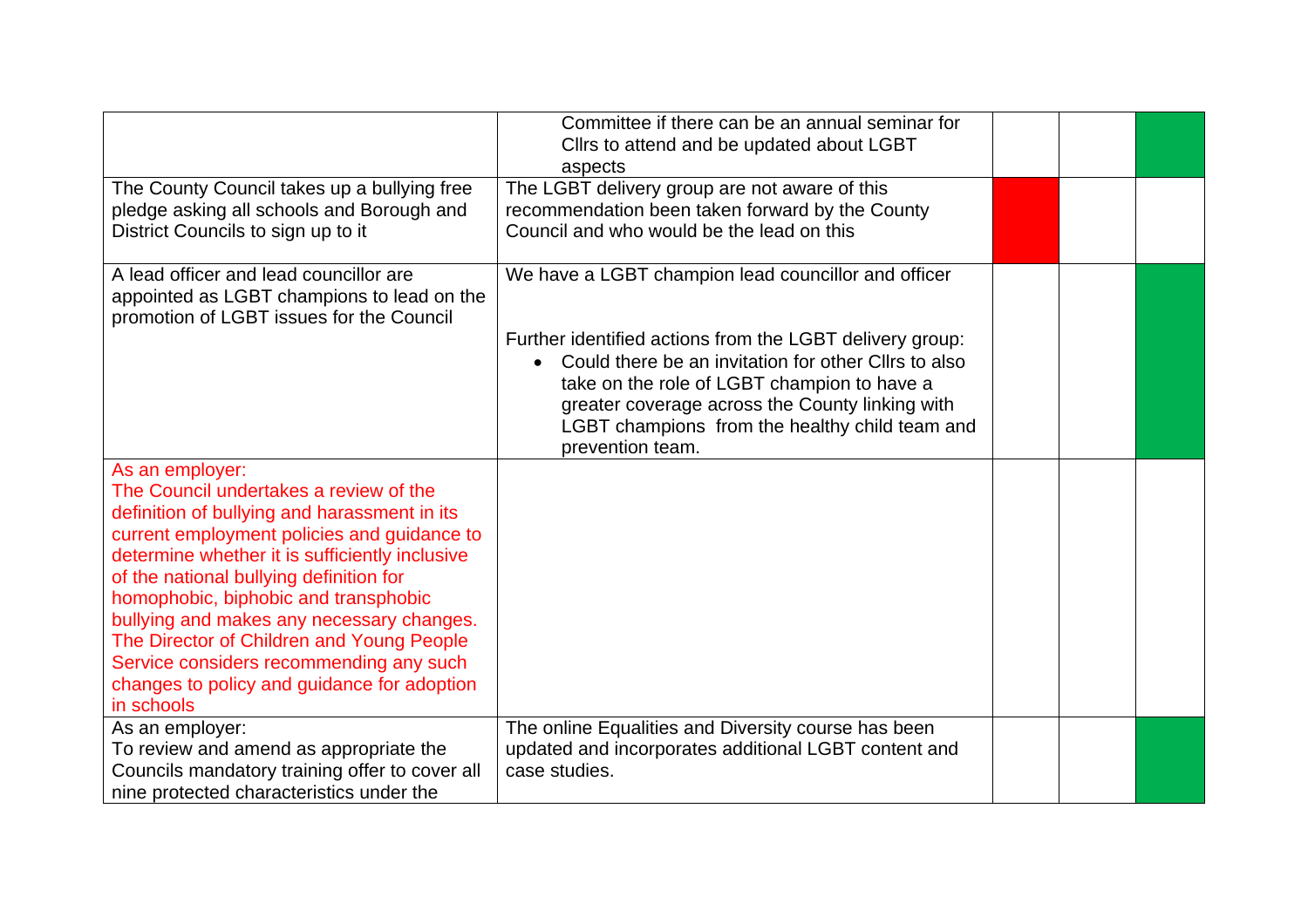| Equality Act 2010                                                                                                                                                   |                                                                                                                                                                                                                                                                                      |  |  |
|---------------------------------------------------------------------------------------------------------------------------------------------------------------------|--------------------------------------------------------------------------------------------------------------------------------------------------------------------------------------------------------------------------------------------------------------------------------------|--|--|
| As an employer:<br>All County Council staff that work with<br>children and young people receive training on<br>LGBT issues as a mandatory part of their<br>training | Named LGBT champions have been developed in each<br>locality in the Prevention Team and Healthy Child Team<br>and they have been delivering staff training to teams in<br>their area who work with children and young people to<br>raise awareness and understanding of LGBT issues. |  |  |
|                                                                                                                                                                     | All NYCC staff have to complete the online Equalities and<br>Diversity course which has been updated and<br>incorporates additional LGBT content and case studies                                                                                                                    |  |  |
|                                                                                                                                                                     | Further identified actions from the LGBT delivery group:<br>• To identify if there is a possibility that County<br>Council staff who work with children and young<br>people can receive LGBT specific training as part<br>of their mandatory training                                |  |  |

# **Working with the LGBT community**

| Recommendation                                                                                                                             | Evidence                                                                                                                                                                                                                                                                                                                                    | Red | Amber | Green |
|--------------------------------------------------------------------------------------------------------------------------------------------|---------------------------------------------------------------------------------------------------------------------------------------------------------------------------------------------------------------------------------------------------------------------------------------------------------------------------------------------|-----|-------|-------|
| Encourage and support the LGBT community<br>to enable Annual Gay Pride event(s)<br>organised in North Yorkshire starting in<br>summer 2016 | There was the first Pride in Harrogate that happened in<br>2017 and will be running again in June 2018 and is<br>supported by the Harrogate LGBT                                                                                                                                                                                            |     |       |       |
| Develop more LGBT youth groups in the<br>County to get a greater coverage                                                                  | We now have a greater number of LGBT youth groups<br>across the County that are running well and are promoted<br>through the LGBT guidance for professionals<br>http://cyps.northyorks.gov.uk/health-wellbeing-pshe<br>Further identified actions from the LGBT delivery group:<br>To explore a more consistent way that young<br>$\bullet$ |     |       |       |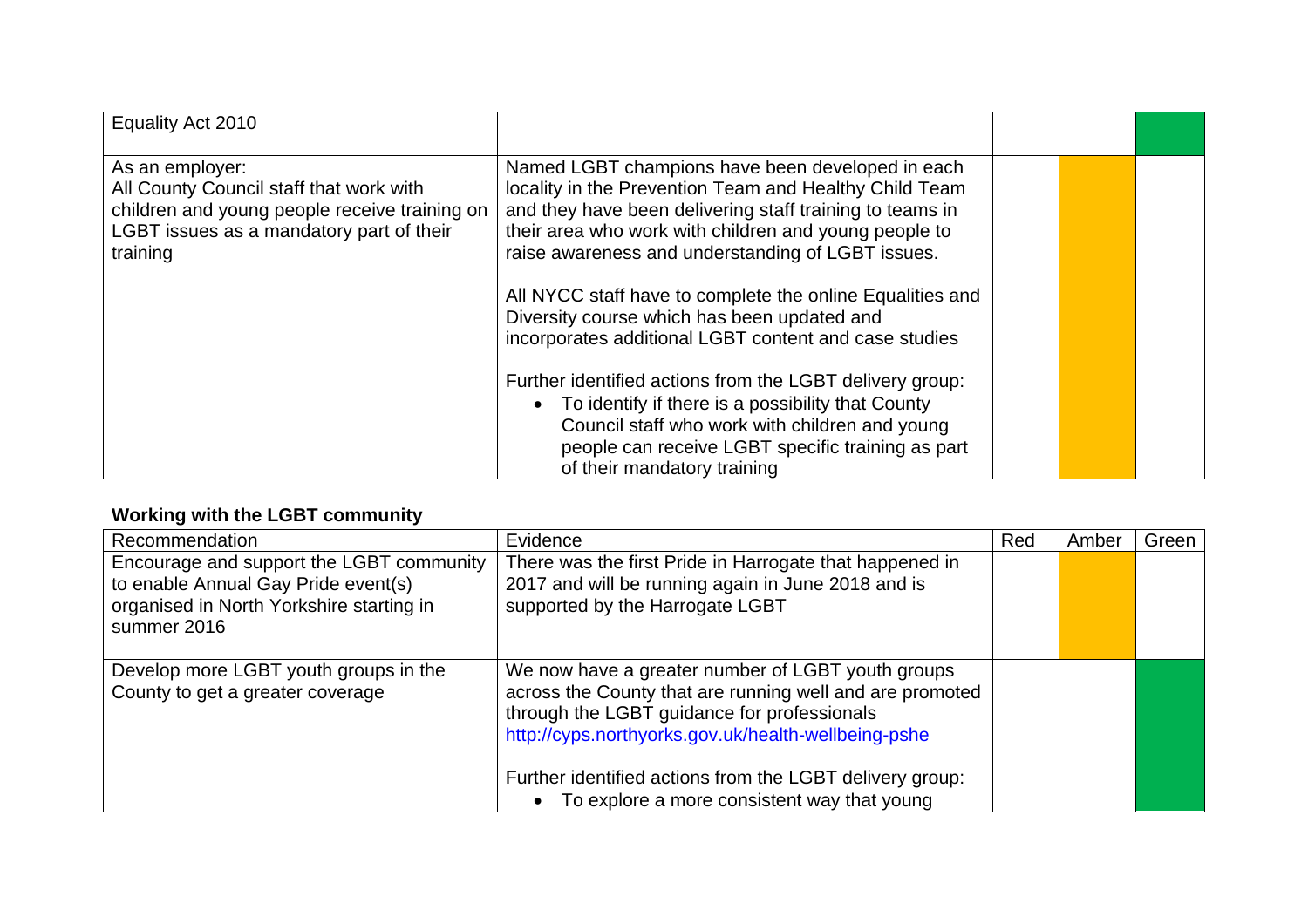|                                                                                                                                                                                   | people and professionals can contact the different<br>LGBT youth groups and could this include a<br>presence in the community directory?                                                                                                                                                                                                                                                                                                                                       |  |  |
|-----------------------------------------------------------------------------------------------------------------------------------------------------------------------------------|--------------------------------------------------------------------------------------------------------------------------------------------------------------------------------------------------------------------------------------------------------------------------------------------------------------------------------------------------------------------------------------------------------------------------------------------------------------------------------|--|--|
| Ensure that there is a greater promotion of<br>the existence (but not the venue) of the<br><b>LGBT Youth Groups particularly within</b><br>schools to encourage a greater take up | The youth groups are publicised through the prevention<br>team, healthy child team, schools and through the LGBT<br>guidance<br>Further identified actions from the LGBT delivery group:<br>• To explore a more consistent way that young<br>people and professionals can contact the different<br>LGBT youth groups and could this include a<br>presence in the community directory?<br>• To explore a more online presence of the<br>information about the LGBT youth groups |  |  |

#### Success Indicators

| Recommendation                                                                                                  | Evidence                                                                                                                                                                                                                                                                                                                                                                                        | Red | Amber | Green |
|-----------------------------------------------------------------------------------------------------------------|-------------------------------------------------------------------------------------------------------------------------------------------------------------------------------------------------------------------------------------------------------------------------------------------------------------------------------------------------------------------------------------------------|-----|-------|-------|
| Reductions in the concerns by LGBT young<br>people in the Growing up In North Yorkshire<br>survey 2016 and 2018 | We have seen a positive decrease / increase in the data<br>from the 2014 to 2016 survey but there is still a need to<br>work with this identified vulnerable group if young people<br>as the data is still high compared to the average for Year<br>8 & 10 pupils. Baseline data was also obtained for the<br>trans young people from the 2016 survey.<br>Data will be collected again in 2018. |     |       |       |
| The number of organisations that sign up to<br>the anti-bullying pledge                                         |                                                                                                                                                                                                                                                                                                                                                                                                 |     |       |       |
| The numbers of schools that become                                                                              | 80 schools are presently stonewall school champions but                                                                                                                                                                                                                                                                                                                                         |     |       |       |